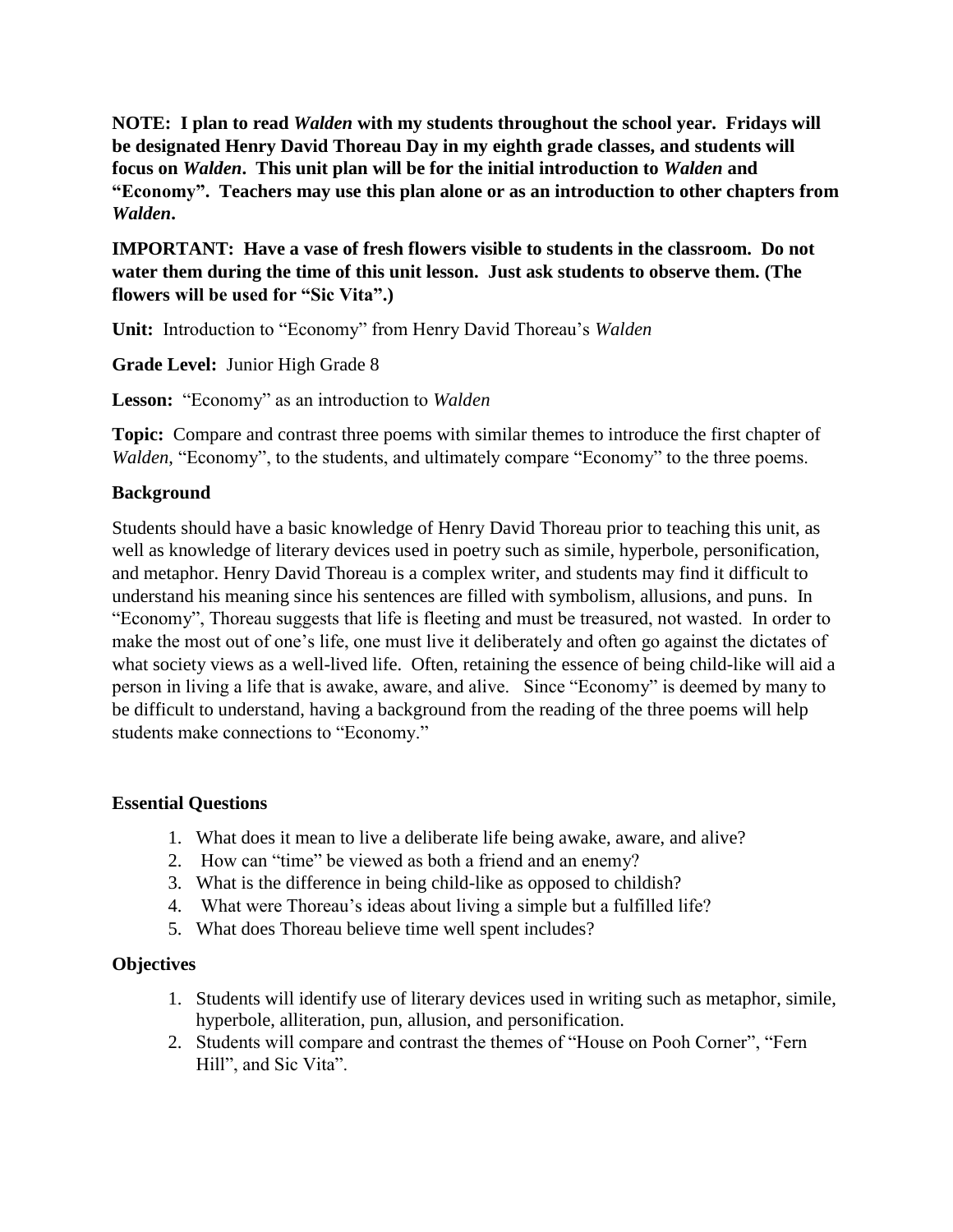- 3. Students will be able to connect Henry David Thoreau's ideas about being awake, alive, and aware to the three poems we examined.
- 4. Work collaboratively with peers making inferences.
- 5. Practice writer's craft through original poems, compositions, and discussion questions.

## **Method**

By analyzing "House on Pooh Corner", "Fern Hill", and "Sic Vita", students will be able to identify Thoreau's advice from "Economy" on how to live a determined life that is awake, alive, and aware.

## **Materials**

Song "House on Pooh Corner" by Loggins and Messina

"Fern Hill" by Dylan Thomas

"Sic Vita" by Henry David Thoreau

Chromebooks/IPads

ActivBoard/Smart Board

*Walden* by Henry David Thoreau

Drawing paper and art supplies

Audio book *Walden*

## **Procedure Days 1-2 "House on Pooh Corner"**

- 1. Divide students into five groups. Each group will receive one worksheet with the following words: "alive", "awake", "aware", "child-like", and "childish".
- 2. Discuss as a group and define the words giving examples of each.
- 3. Share orally the responses from each group and write responses on ActivBoard (Smart Board.)
- 4. Play "House on Pooh Corner" by Loggins and Messina. (You may also show UTube video that goes with the song)
- 5. Read lyrics orally to students and discuss the following: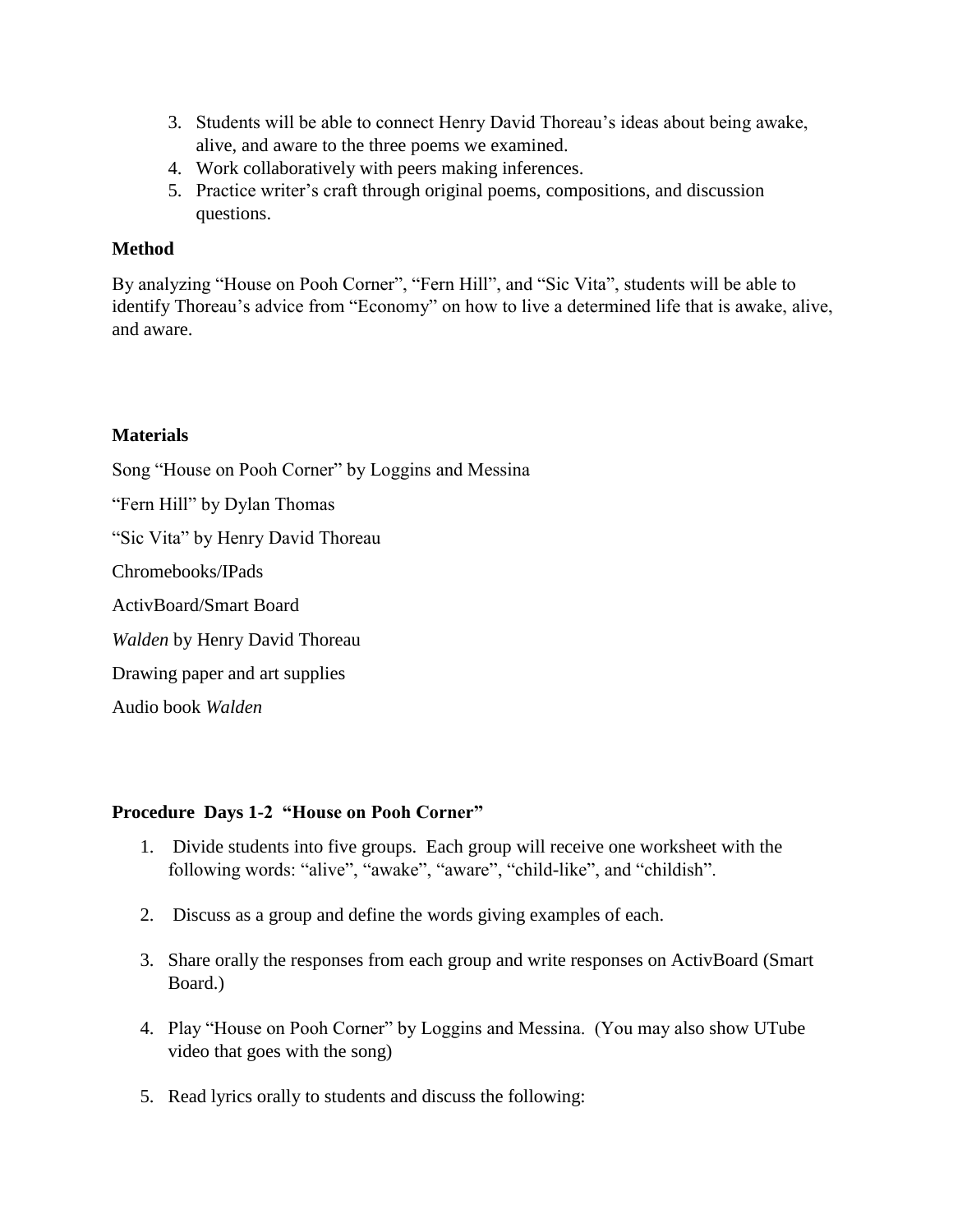- a. What is the theme of the poem? (Obvious answers will include that it is about Winnie the Pooh and Christopher Robin. Try to elicit from students that the lyrics refer to the passing of childhood and leaving it behind.)
- b. What do the lines: "But I've wandered much further today than I should/And I can't seem to find my way back to the wood" mean? (Answers should include: leaving childhood behind, the loss of innocence, growing up, when we leave childhood behind, it is difficult to go back to it, etc).
- c. What is the metaphor used in those lines? Is there another metaphor? ("Wood" is a metaphor for childhood. "Days" also is a metaphor for childhood).
- d. Usually in childhood stories, the woods usually is a bad place where bad things happen. Give examples: "Snow White", "Little Red Riding Hood", etc. Do you think that the "wood" is meant to be a bad place in the song? (Responses will vary)
- e. What are examples of child-like activities in the lyrics? ("Chase all the clouds from the sky", "Count all the bees in the hive", "Loosen a jar from the nose of a bear"). What would adults think of these activities? (They probably would think that they are foolish and childish.) Why would such activities be important to a child? (Children are aware, awake, and alive to such things.)
- f. Why would such activities seem so vital and important to a child and not an adult? (Responses will vary).
- g. Do you think the narrator of the song is an adult or child? (Try to elicit the response that it is an adult who realizes the innocence and magic of childhood and would like to return to it.)

## **Reflect/Explain**

Does the theme of the lyrics advocate being "childish" or "child-like?" How do the lyrics promote the idea that we need to be aware, alive, and awake?

## **Evaluation**

- 1. Discussion elicited from small group activity
- 2. Discussion elicited from large group
- 3. Short answer responses on theme and symbolism of the lyrics.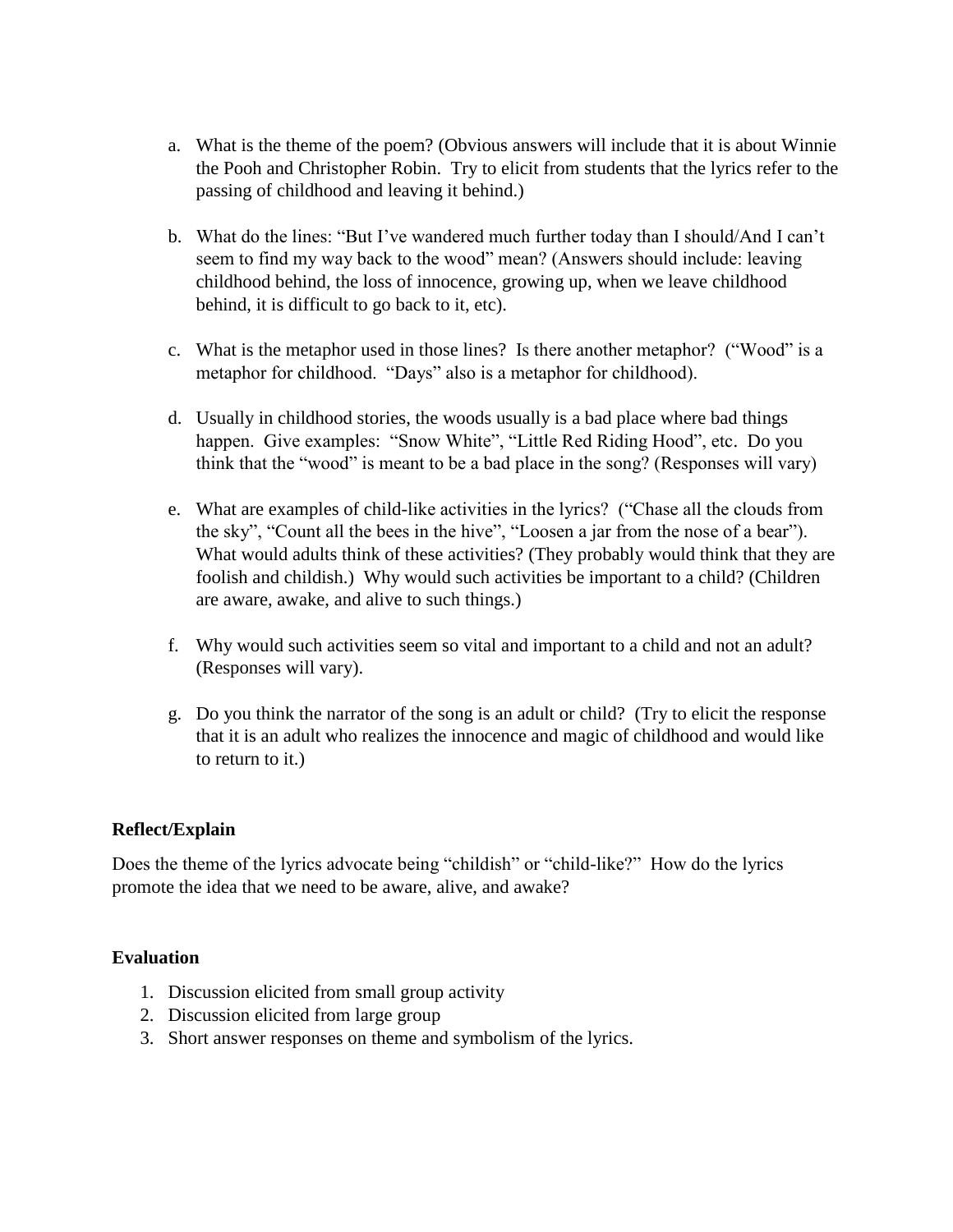#### "House on Pooh Corner"—Loggins and Messina

Christopher Robin and I walked along Under branches lit up by the moon. Posing our questions to Owl and Eeyore As our days disappeared all to soon. But I've wandered much further today than I've should, And I can't seem to find my way back to the wood.

So help me if you can, I've got to get back to the house at Pooh corner by one. You'd be surprised, there's so much to be done. Count all the bees in the hive, Chase all the clouds from the sky, Back to the days of Christopher Robin and Pooh.

Winnie the Pooh doesn't know what to do Got a honey jar stuck on his nose. He came to me asking help and advice, And from here no one knows where he goes. So I sent him to ask of the Owl if he's there How to loosen the jar from the nose of a bear.

So help me if you can, I've got to get back to the house at Pooh Corner by one. You'd be surprised, there's so much to be done. Count all the bees in the hive, Chase all the clouds from the sky, Back to the days of Christopher Robin. Back to the ways of Christopher Robin, Back to the ways of Pooh.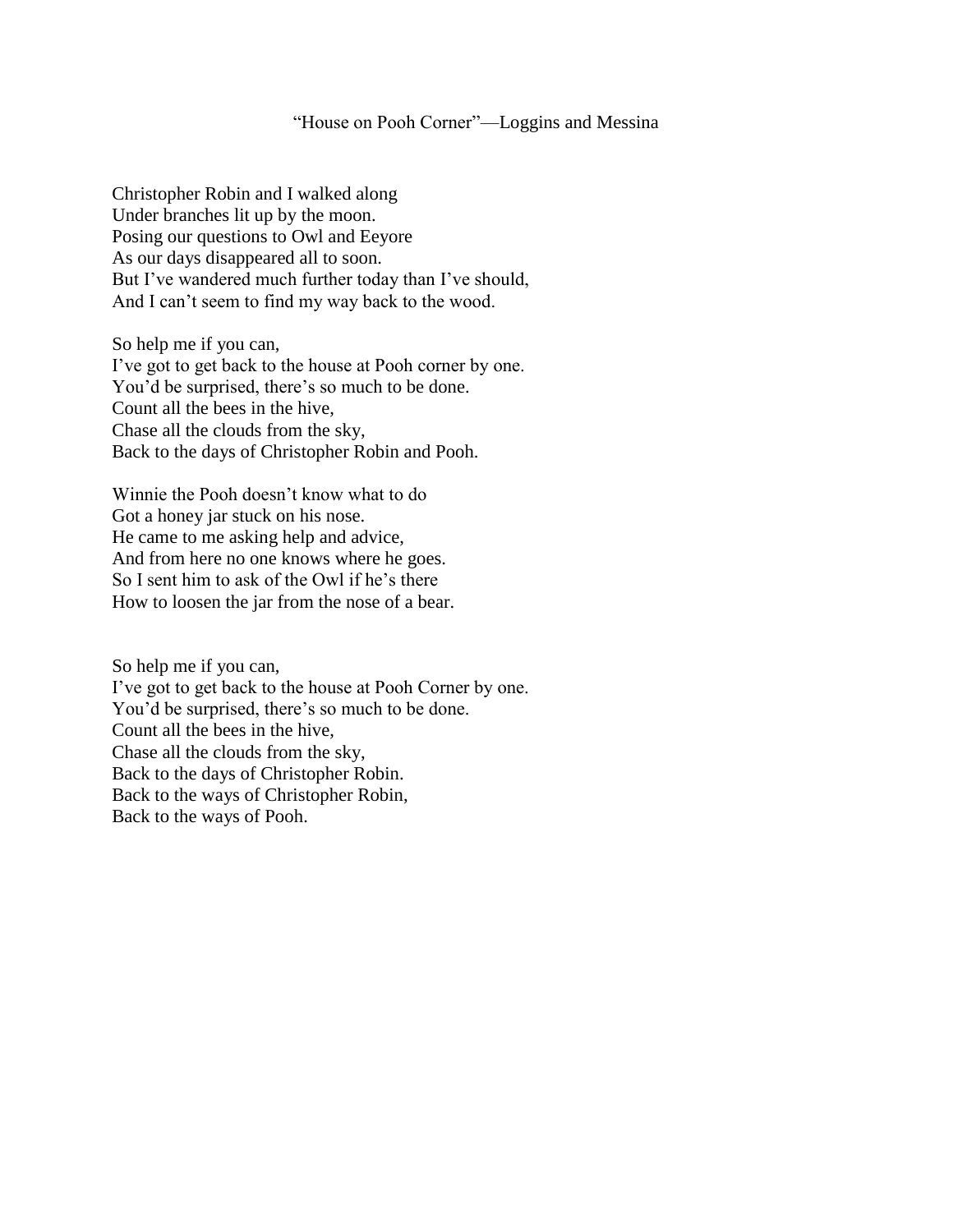## "HOUSE ON POOH CORNER" GROUP ACTIVITY

#### GROUP ONE

1. As a group define the word "awake."

2. Is there a difference in simply meaning "not asleep" as opposed to being truly "awake"?

3. Can a person be "awake" and yet not be really "awake"? What would be the difference?

4. Give examples of what it means to be truly "awake".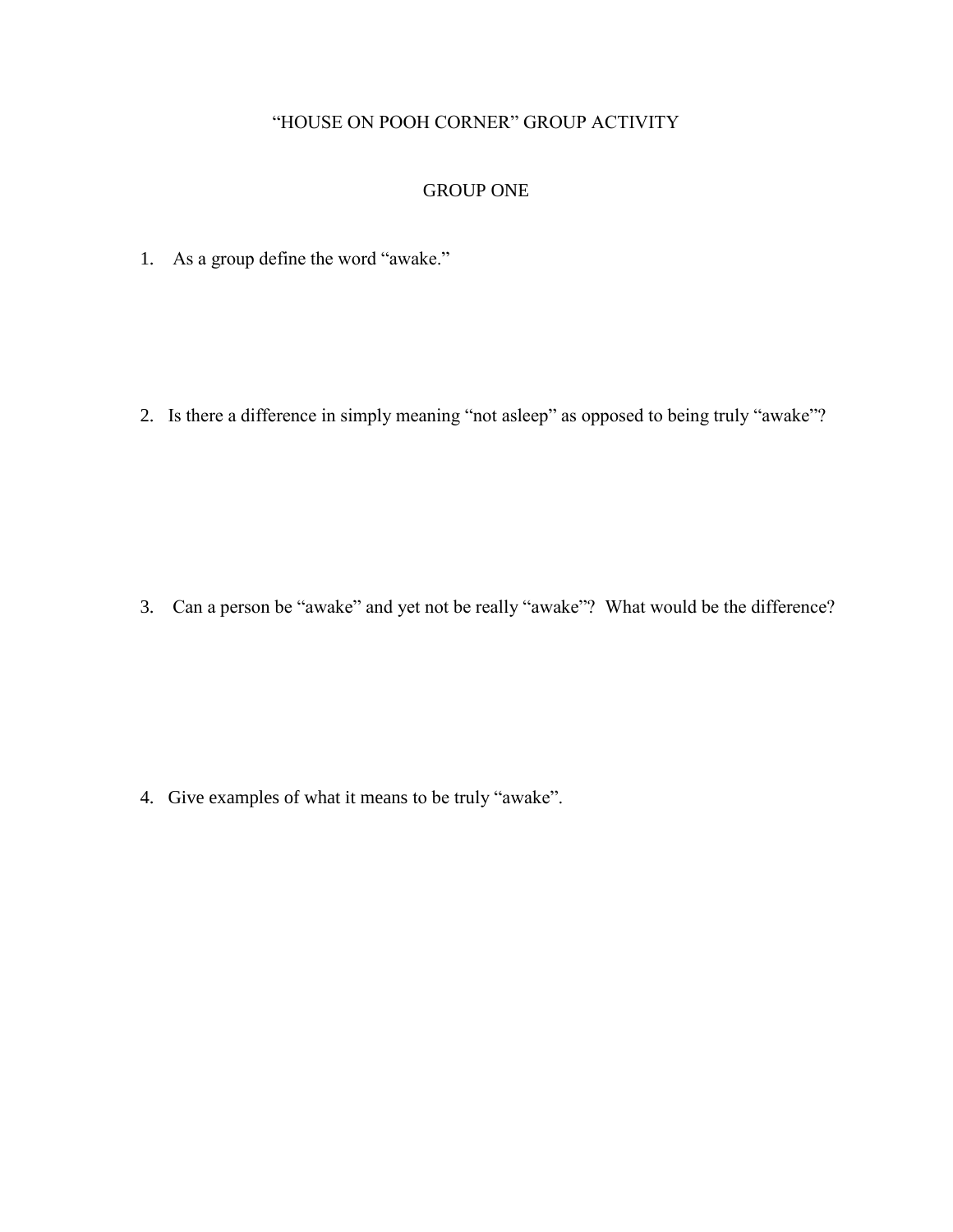## "HOUSE ON POOH CORNER" GROUP ACTIVITY

## GROUP TWO

1. As a group define the word "aware."

2. Is there a difference in simply meaning "aware" as opposed to being truly "aware"?

3. Can a person be "aware" and yet not be really "aware"? What would be the difference?

4. Give examples of what it means to be truly "aware."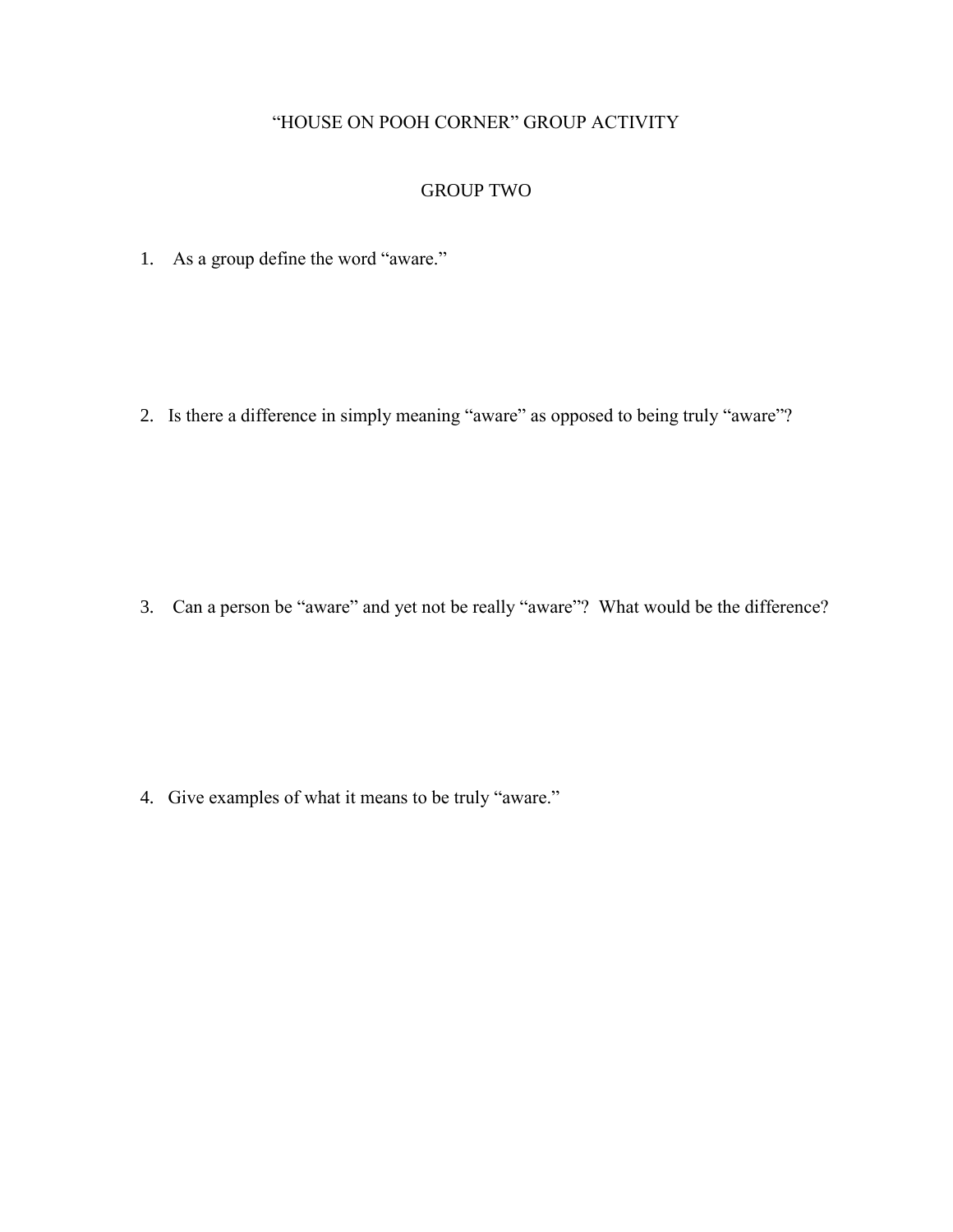## "HOUSE ON POOH CORNER" GROUP ACTIVITY

## GROUP THREE

1. As a group define the word "alive."

2. Is there a difference in simply meaning "alive" as opposed to being truly "alive"?

3. Can a person be "alive" and yet not be really "alive"? What would be the difference?

4. Give examples of what it means to be truly "alive."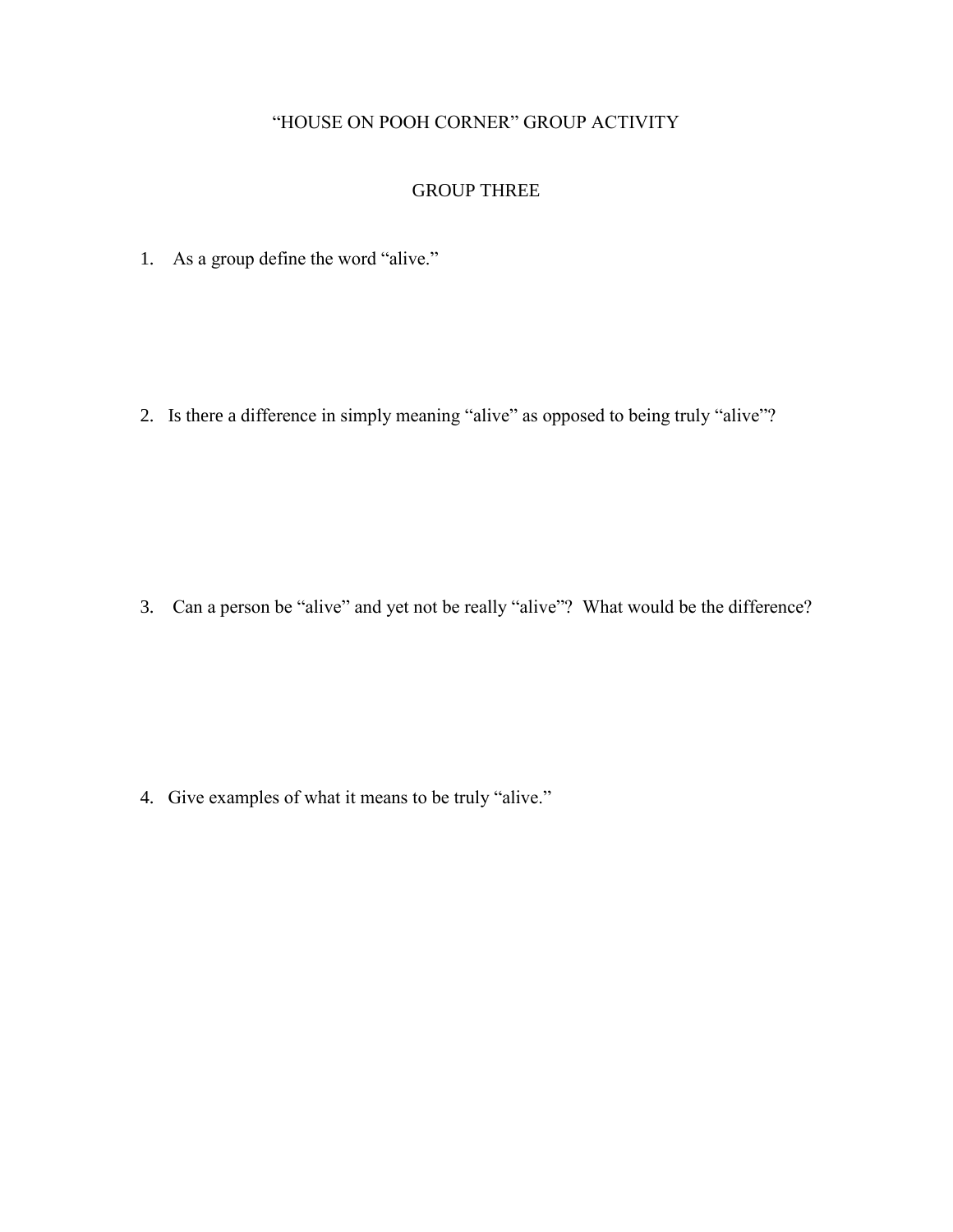# "HOUSE ON POOH CORNER" GROUP FOUR

1. As a group define the word "childish."

2. Does the word "childish" have a positive or negative connotation? Explain.

3. Give examples of childish behavior.

4. Should a person give up childish behavior when reaching adulthood? Why or why not?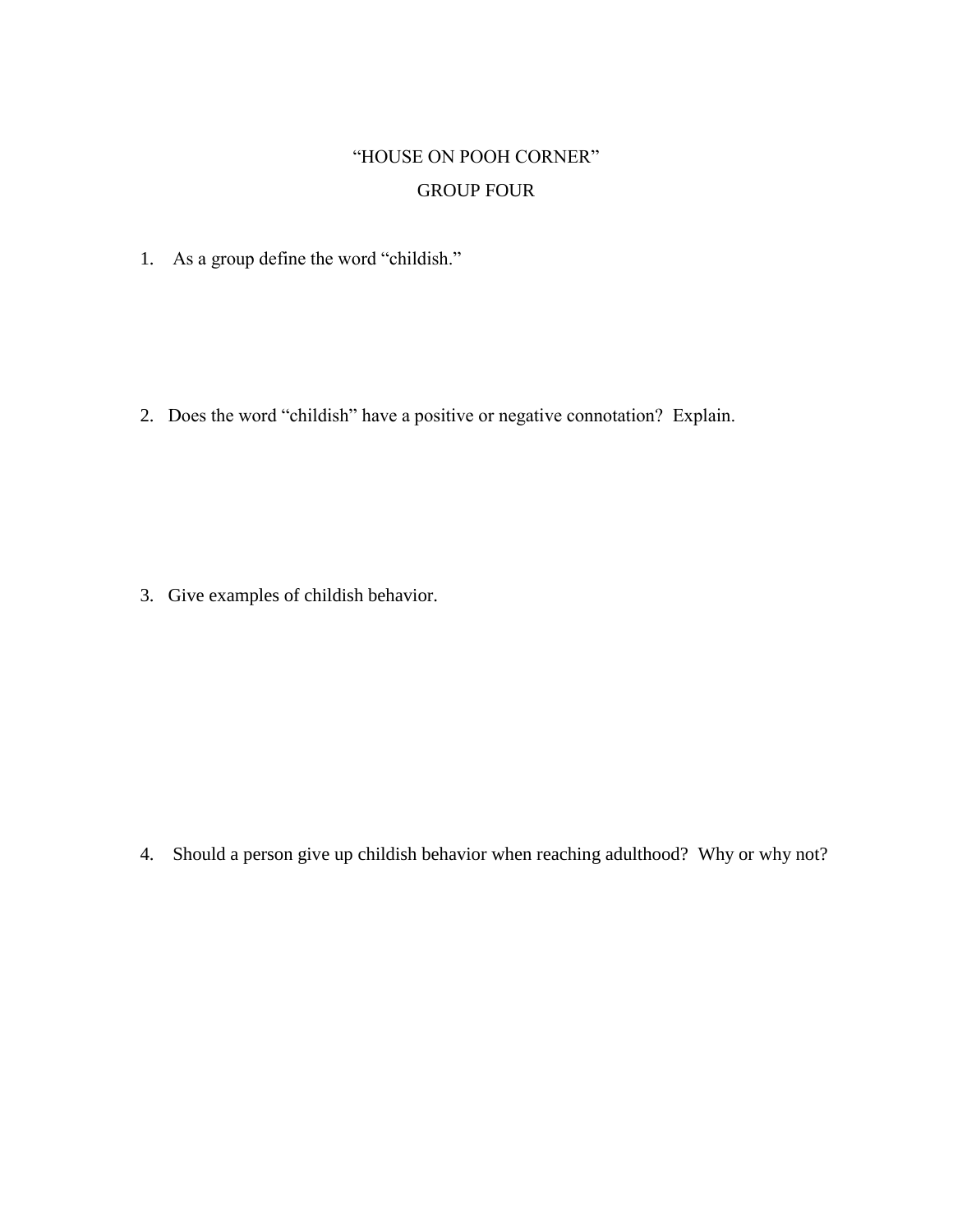# "HOUSE ON POOH CORNER"

# GROUP FIVE

1. As a group define the word "child-like."

2. Does the word "child-like" have a positive or negative connotation? Explain.

3. Give examples of child-like behavior.

Should a person give up child-like behavior when reaching adulthood? Why or why not?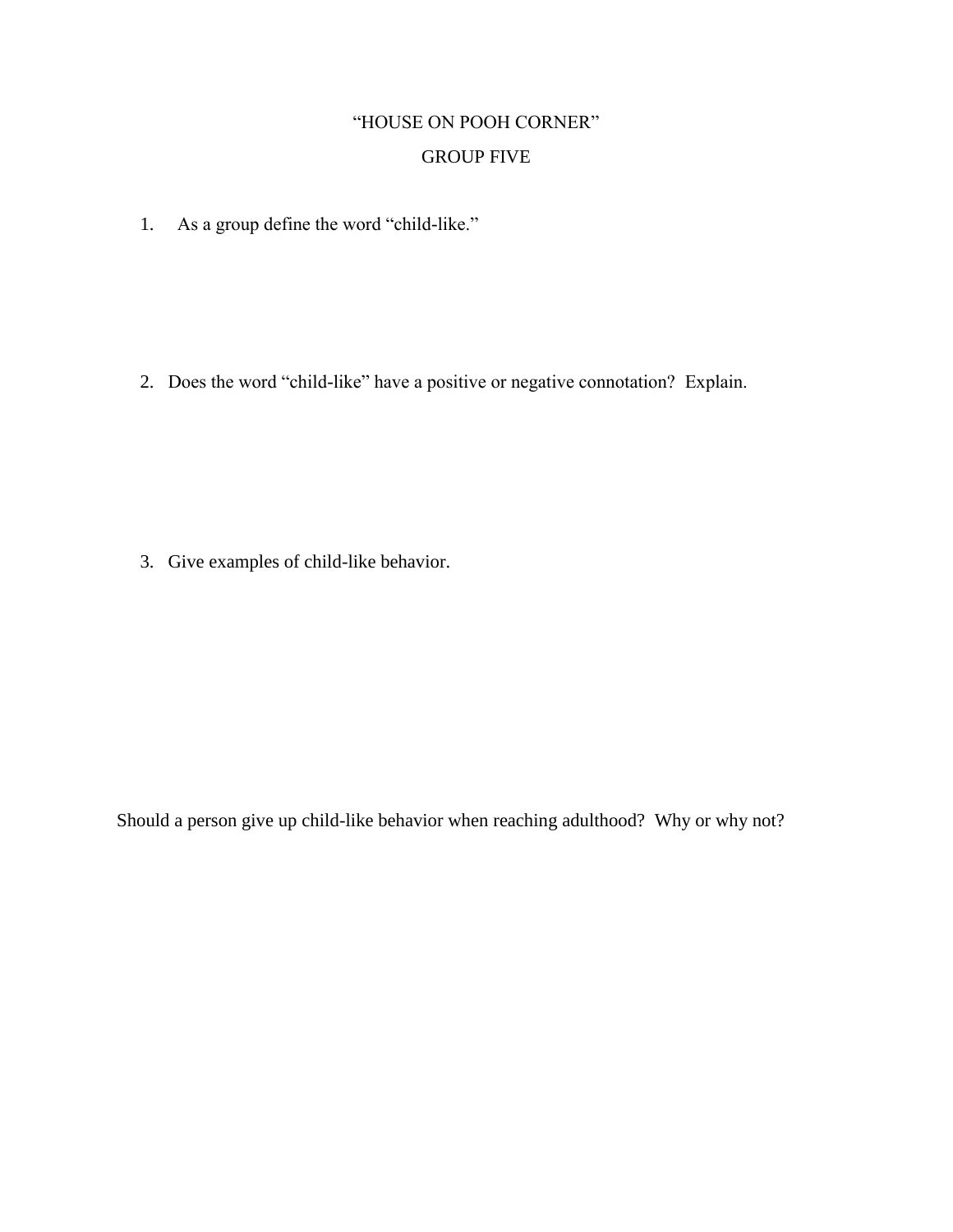## "HOUSE ON POOH CORNER"

# LARGE GROUP DISCUSSION USING ACTIVBOARD/SMART BOARD

DIFFERENCES OF BEING CHILDISH AND BEING CHILD-LIKE

 **CHILDISH CHILD-LIKE**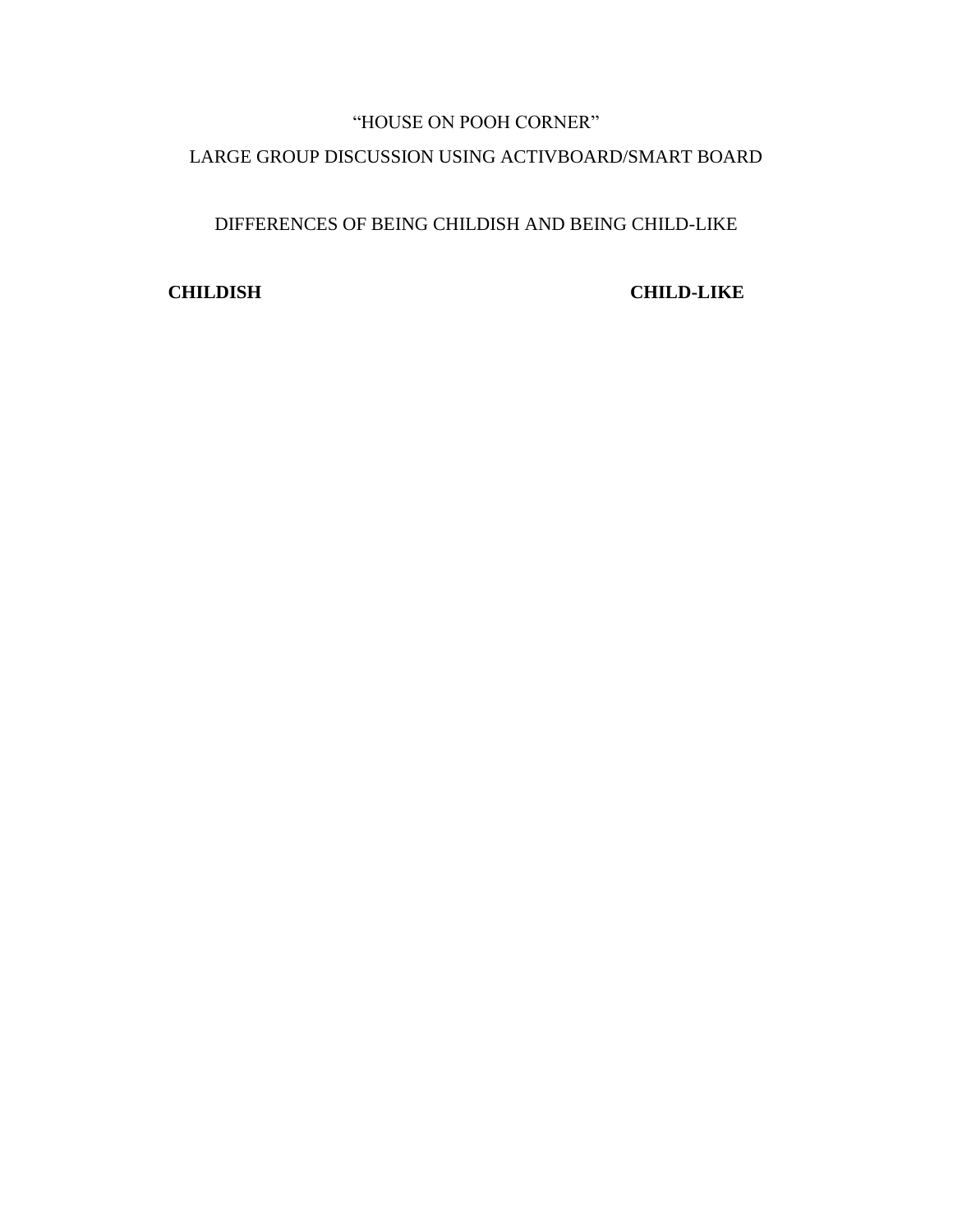"House on Pooh Corner"

Name\_\_\_\_\_\_\_\_\_\_\_\_\_\_\_\_\_\_\_\_\_\_\_\_\_\_\_\_\_\_

Answer the following questions in complete sentences.

1. Explain the theme of the lyrics of "House on Pooh Corner."

2. What are the child-like elements of the lyrics?

3. Why is being childish different from being child-like? Explain.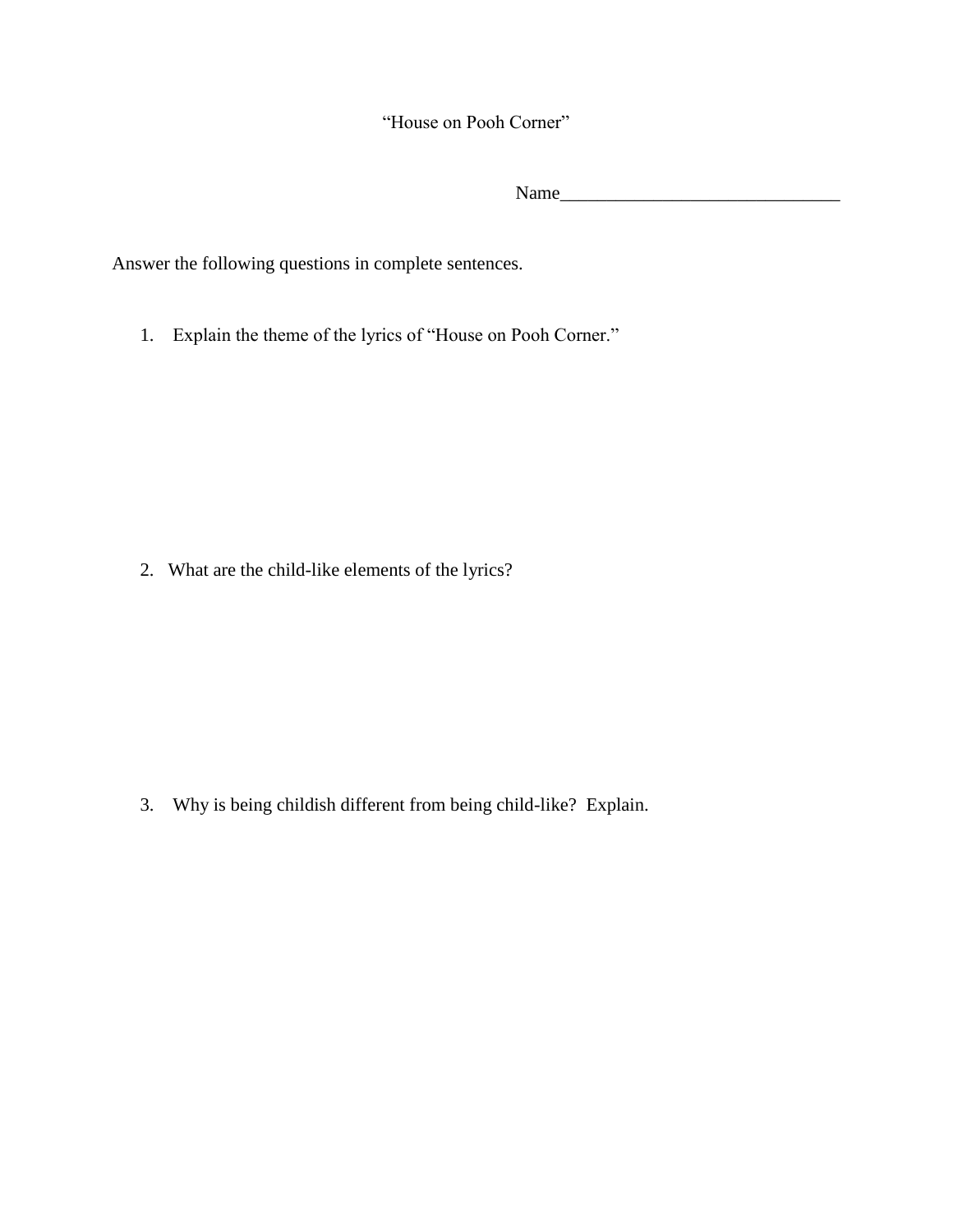#### "Fern Hill"

#### by

#### Dylan Thomas

Now as I was young and easy under the apple boughs About the lilting house and happy as the grass was green, The night above the dingle starry, Time let me hail and climb Golden in the heydays of his eyes, And honoured among wagons I was prince of the apple towns And once below a time I lordly had the trees and leaves Trail with daisies and barley Down the rivers of the windfall light.

And as I was green and carefree, famous among the barns About the happy yard and singing as the farm was home, In the sun that is young once only, Time let me play and be Golden in the mercy of his means, And green and golden I was huntsman and herdsman, the calves Sang to my horn, the foxes on the hills barked clear and cold, And the Sabbath rang slowly In the pebbles of the holy streams.

All the sun long it was running, it was lovely, the hay Fields high as the house, and tunes from the chimneys, it was air And playing, lovely and watery And fire green as grass. And nightly under the simple stars As I rode to sleep the owls were bearing the farm away. All the moon long I heard, blessed among stables, the night-jars Flying with the ricks, and horses Flashing into the dark.

And then to awake, and the farm, like a wanderer white With the dew come back, the cock on his shoulder; it was all Shining, it was Adam and maiden, The sky gathered again And the sun grew round that very day, So must it have been after the birth of the simple light In the first, spinning place, the spellbound horses walking warm Out of the whinnying green stable On to the fields of praise.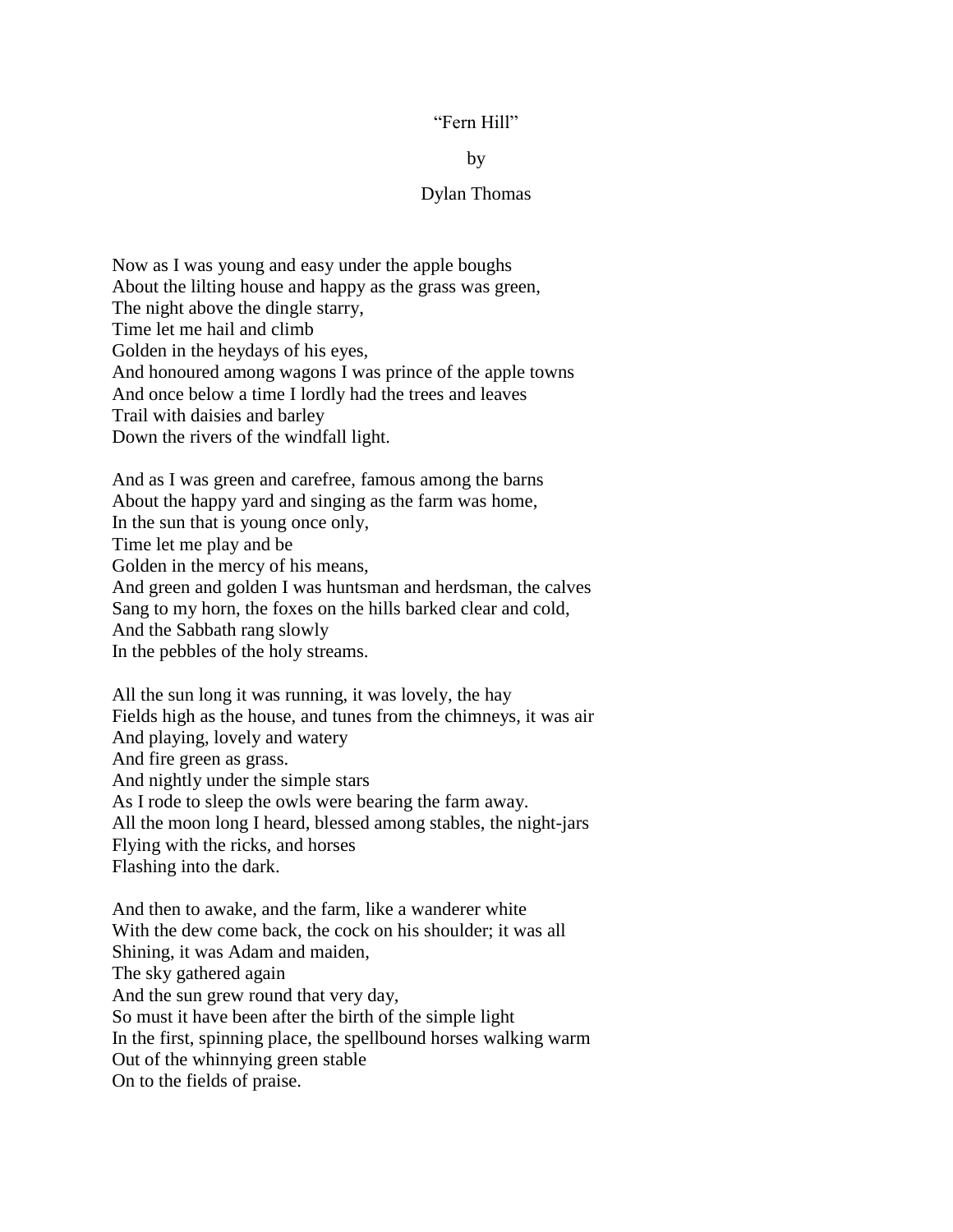And honoured among foxes and pheasants by the gay house Under the new made clouds and happy as the heart was long, In the son born over and over, I ran my heedless ways. My wishes raced through the house high hay And nothing I cared, at my sky blue trades, that time allows In all his tuneful turning so few and such morning songs Before the children green and golden Follow him out of grace.

Nothing I cared, in my lamb white days, that time would take me Up to the swallow thronged loft by the shadow of my hand, In the moon that is always rising, Nor that riding to sleep I should hear him fly with the high fields And wake to the farm forever fled from the childless land. Oh, as I was young and easy in the mercy of his means, Time held me green and dying Though I sang in my chains like the sea.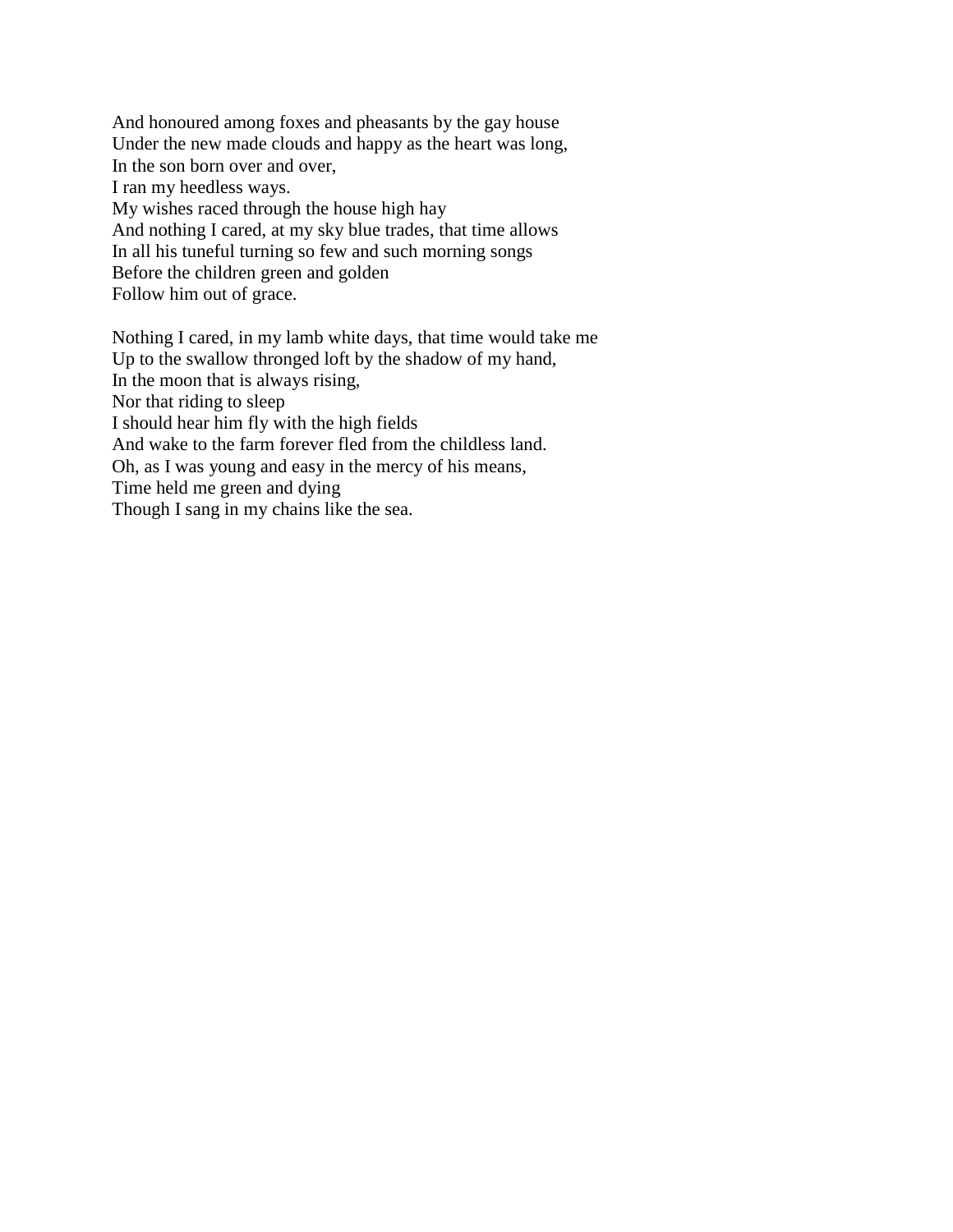## **Procedure Days 3-5 "Fern Hill" by Dylan Thomas**

- 1. Read "Fern Hill" orally, then have students read the poem silently.
- 2. Divide students into six groups. Each group will be assigned one of the stanzas of the poem and will discuss the questions given to them and complete activities.
- 3. Each group will present their findings to the large group. Teach may elicit more discussion.

#### **Reflect/Explain**

Is time seen as an enemy, friend, or both in the poem? Explain. What are the similar themes in "House on Pooh Corner" and "Fern Hill".

#### **Evaluation**

- 1. Discussion elicited from small group activity
- 2. Discussion elicited from large group
- 3. Original poem about leaving childhood behind written by students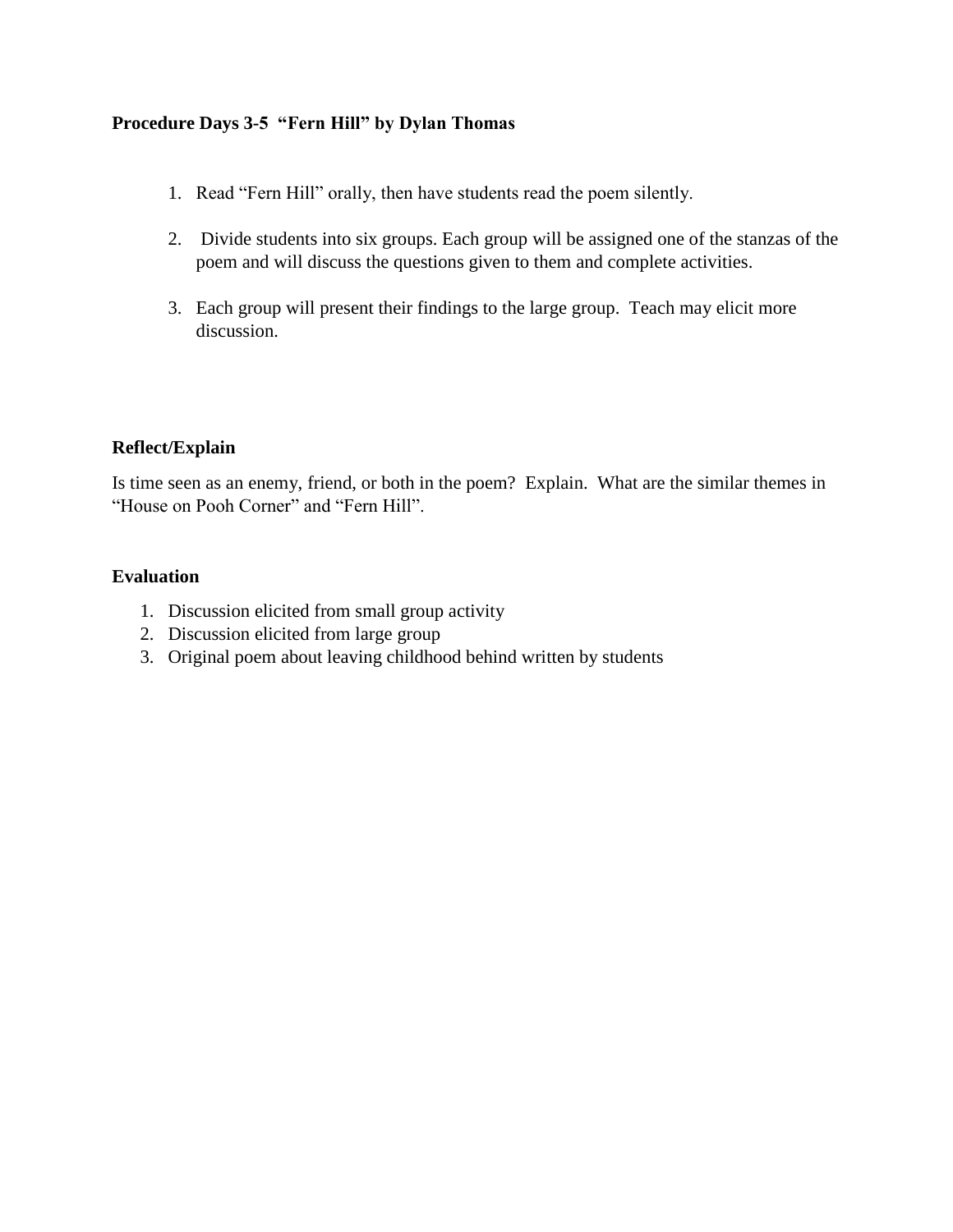#### GROUP ONE

You will be analyzing the first stanza of the poem. As a group discuss the following questions and record responses.

1. What are the images elicited from nature in the first stanza? What color is used and what is its significance?

2. How is "Time" portrayed in this stanza?

3. What are references to childhood in this stanza?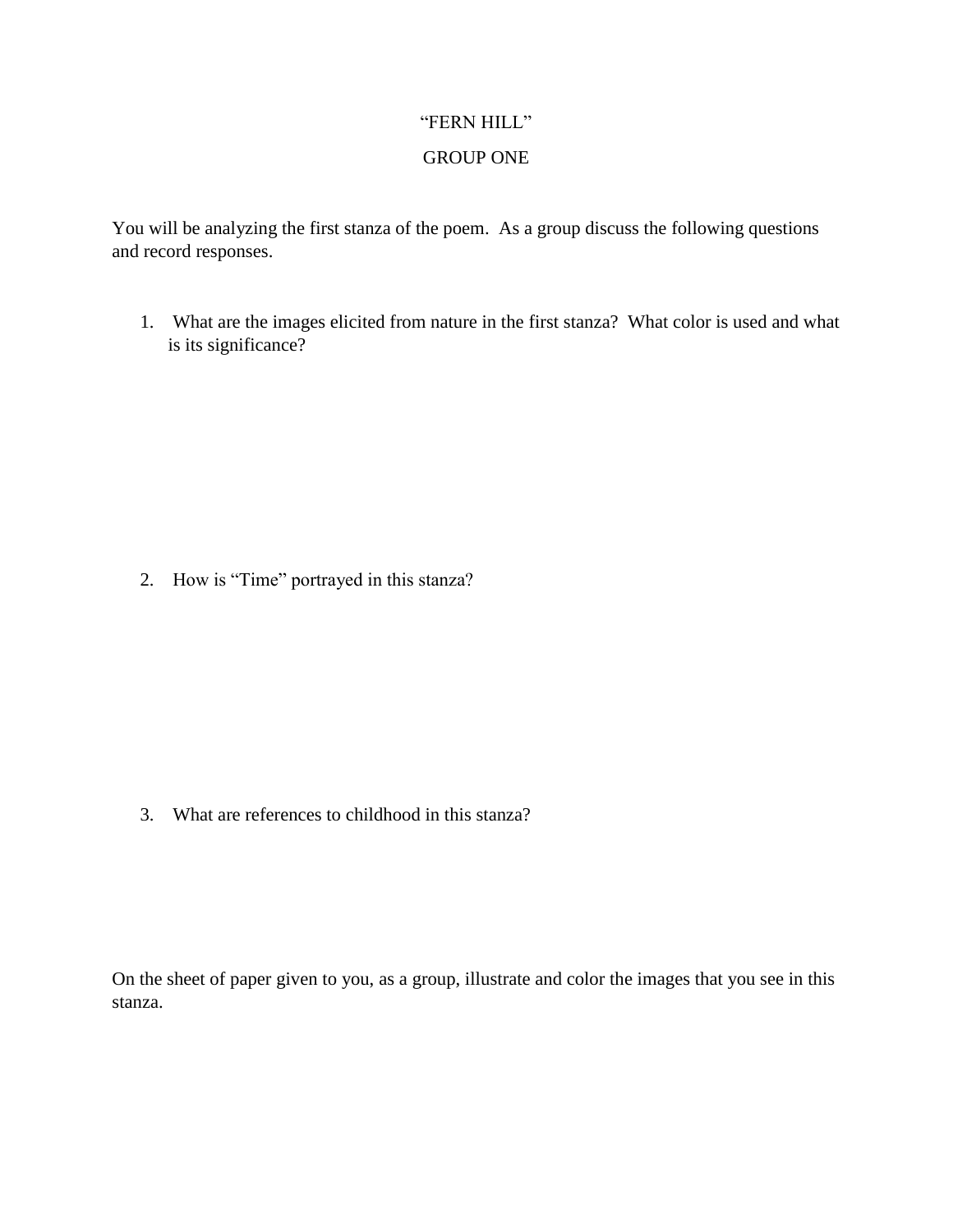#### GROUP TWO

You will be analyzing the second stanza of the poem. As a group discuss the following questions and record responses.

1. What are the images elicited from nature in the second stanza? What colors are used and what is their significance?

2. How is "Time" portrayed in this stanza?

3. What are references to childhood in this stanza?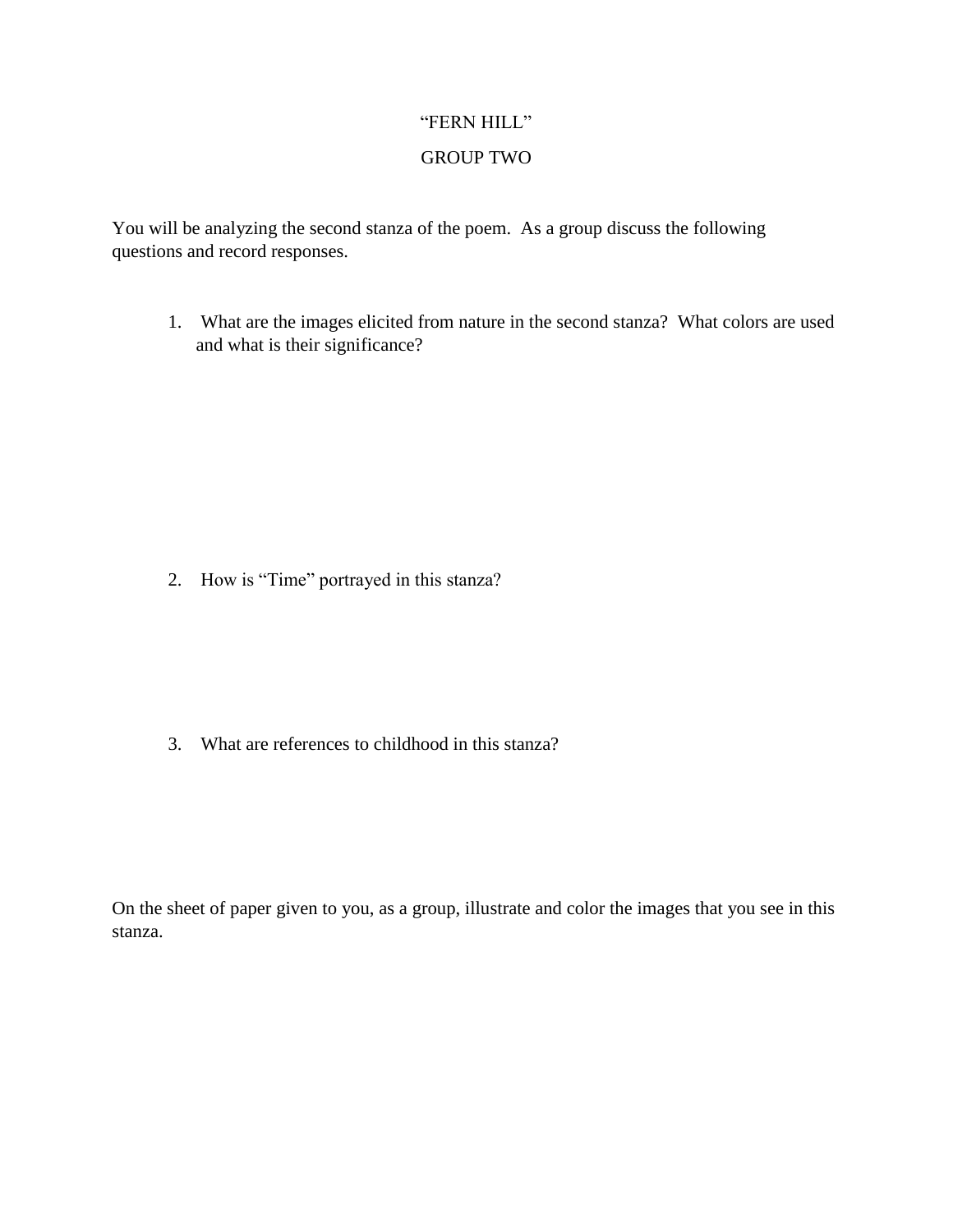#### GROUP THREE

You will be analyzing the third stanza of the poem. As a group discuss the following questions and record responses.

1. What are the images elicited from nature in the third stanza? What color is used and what is its significance?

2. How is "Time" portrayed in this stanza?

3. What are references to childhood in this stanza?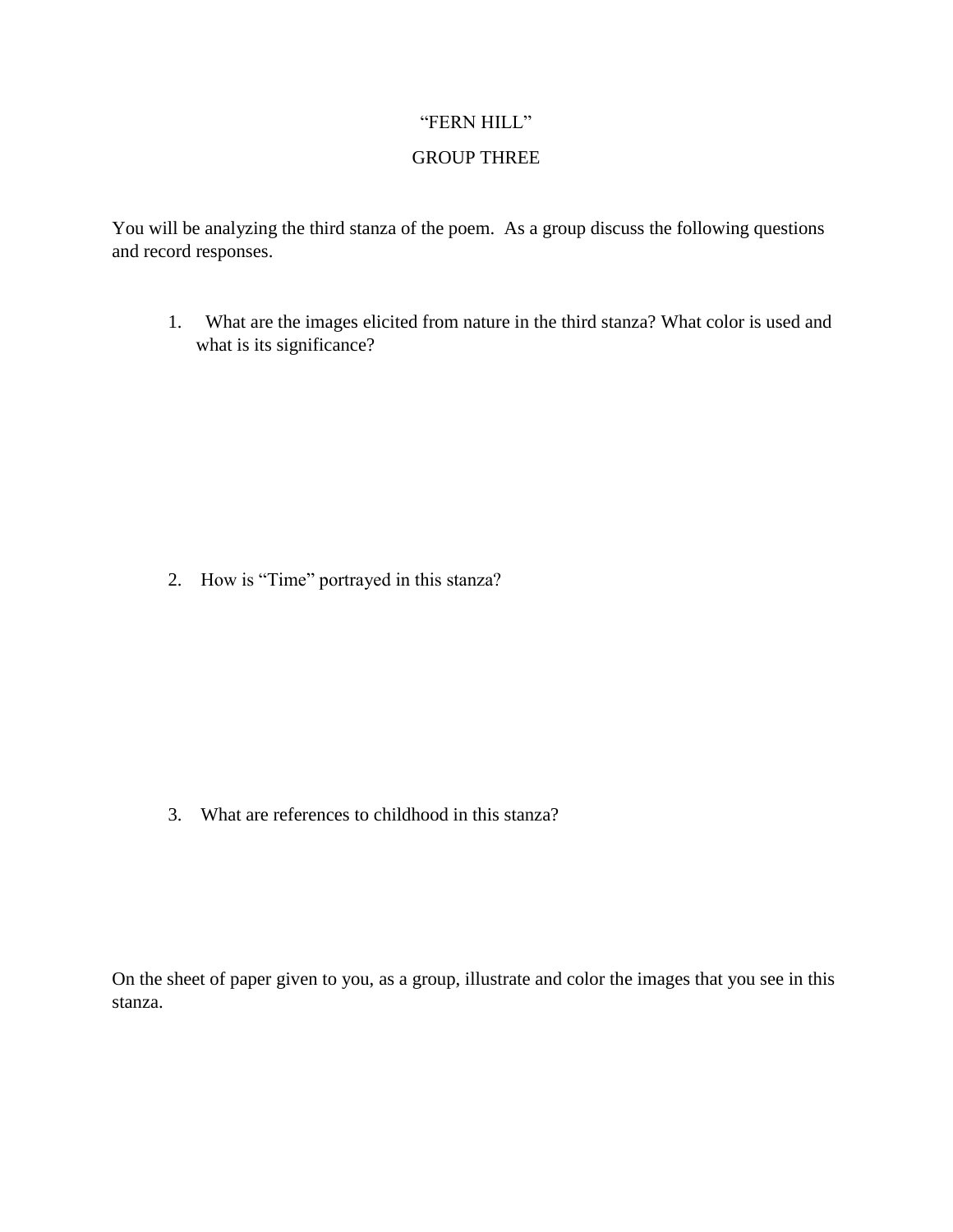#### GROUP FOUR

You will be analyzing the fourth stanza of the poem. As a group discuss the following questions and record responses.

1. What are the images elicited from nature in the fourth stanza?

2. How is "Time" portrayed in this stanza?

3. What are references to childhood in this stanza?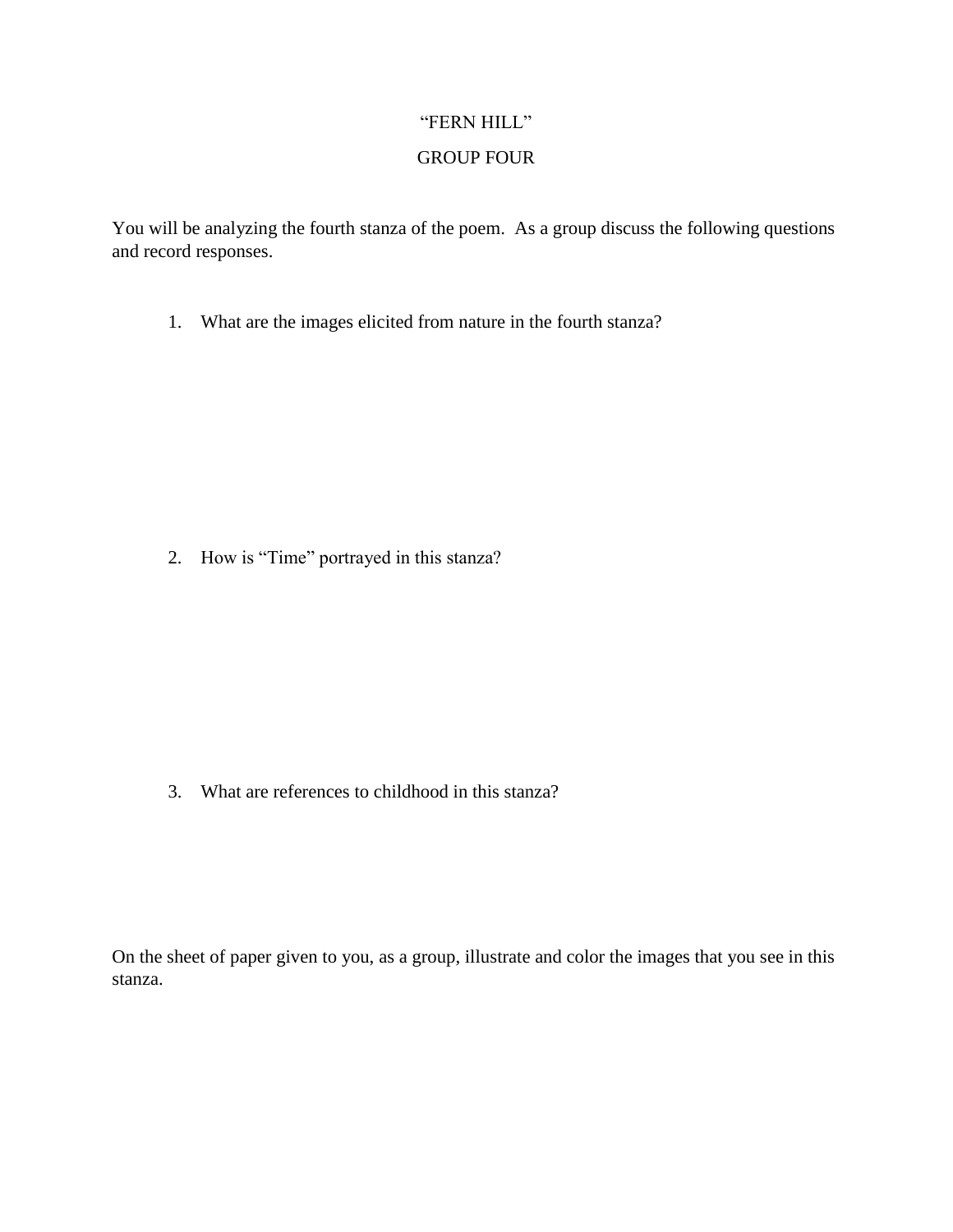#### GROUP FIVE

You will be analyzing the fifth stanza of the poem. As a group discuss the following questions and record responses.

1. What are the images elicited from nature in the fifth stanza?

2. How is "Time" portrayed in this stanza?

3. What are references to childhood in this stanza?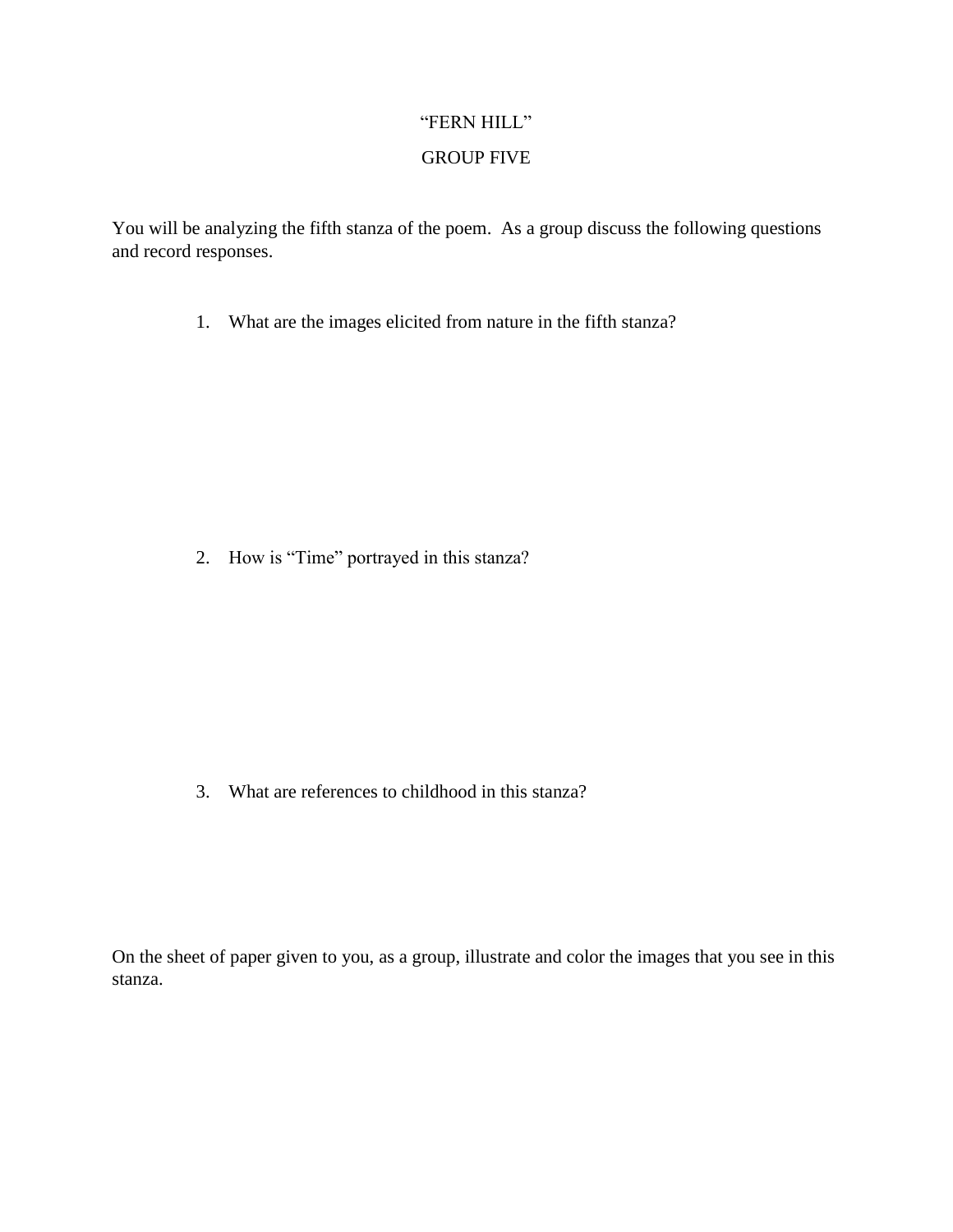#### GROUP SIX

You will be analyzing the sixth stanza of the poem. As a group discuss the following questions and record responses.

1. What are the images elicited from nature in the first stanza?

4. How is "Time" portrayed in this stanza?

5. What are references to childhood in this stanza?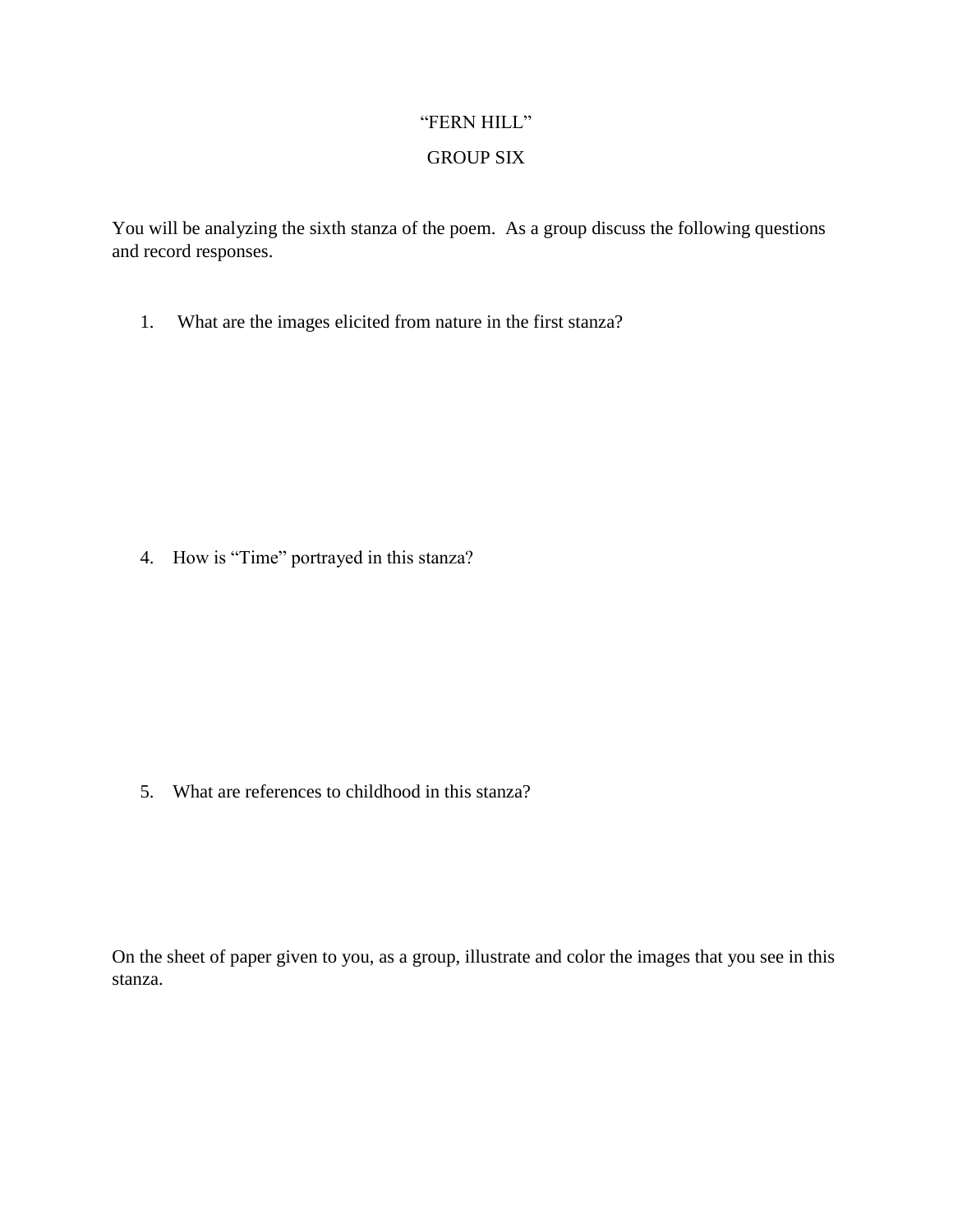# POEM ASSIGNMENT LEAVING CHILDHOOD BEHIND

You are all on the verge of leaving childhood behind as you prepare for high school. With that in mind, think about your feelings. Does it frighten you? Are you looking forward to becoming a young adult? Did "time" go by quickly during your elementary school years? Do you want to hold on to child-like wonder being awake, aware, and alive?

Write a poem about being on the precipice of leaving your childhood behind..

Poem needs to include poetic devices such as simile, metaphor, personification, hyperbole, etc.

Be sure to use color in your poem as part of the descriptive process.

Poem may be written in free verse or rhyme.

Poem needs to have at least 20 lines.

DUE DATE: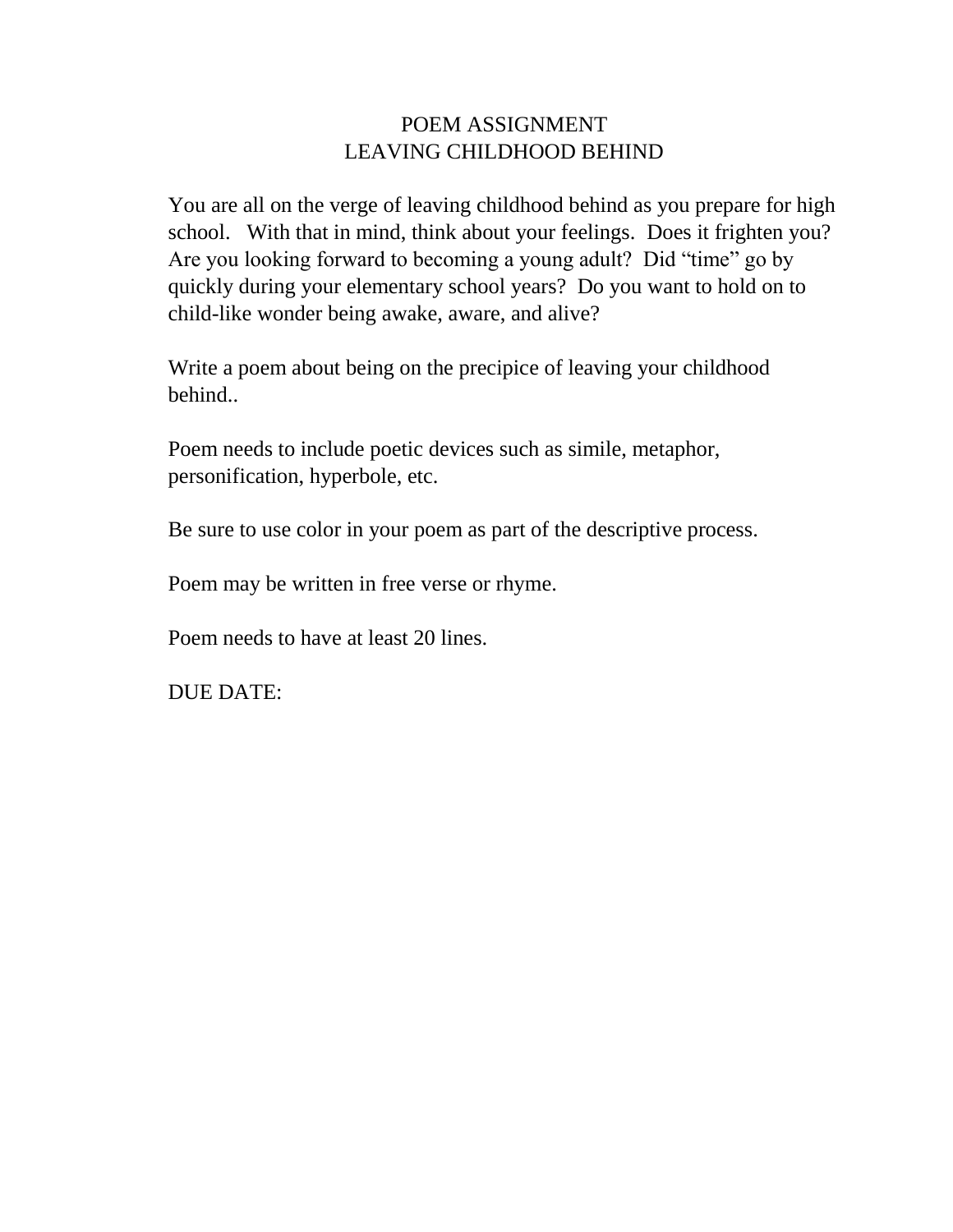#### "Sic Vita"

by

#### Henry David Thoreau

I am a parcel of vain strivings tied By a chance bond together, Dangling this way and that, their links Were made so loose and wide, Methinks, For milder weather.

A bunch of violets without their roots, And sorrel intermixed, Encircled by a wisp of straw Once coiled about their shoots. The law By which I'm fixed.

A nosegay, which Time clutched from out Those fair Elysian fields, With weeds and broken stems, in haste. Doth make the rabble rout That waste The day he yields.

And here I bloom for a short hour unseen. Drinking my juices up, With no root in the land To keep my branches green. But stand In a bare cup.

Some tender buds were left upon my stem In mimicry of life, But ah! The children will not know, Till time has withered them. The woe With which they're rife.

But now, I see I was not plucked for naught. And after in life's vase Of glass set while I might survive, But by a kind hand brought Alive to a strange place.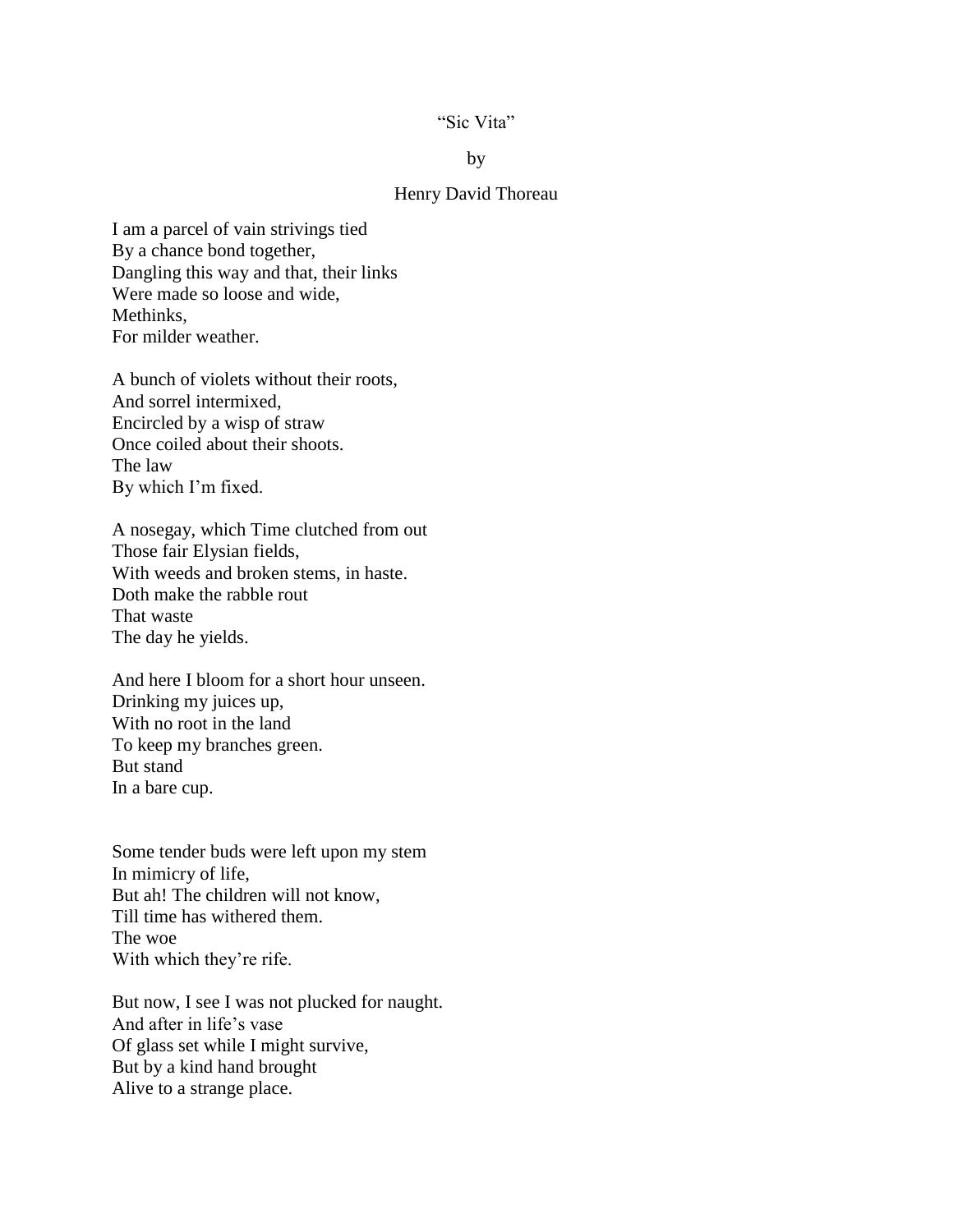## **Procedure Days 6-7 "Sic Vita" by Henry David Thoreau**

- 1. Ask students to describe the changes that they have viewed in the flowers that were in the vase in the classroom. What caused those changes? (Some responses should include that they were not rooted and time deteriorated them.)
- 2. Define the following words on ActivBoard/Smart Board:

**sic vita**—such is life **vain**—producing no result; useless **strive**—struggle; great effort **sorrel**—garden herb (plant) **methinks**—I think **rabble**—crowd; mob **rout**—disorderly confusion; retreat **Elysian fields**—place for heroes and virtuous people after death **rife**—undesirable; harmful **naught**--nothing

- 3. Read poem orally then have students read silently again.
- 4. Discuss the following questions in large group setting:
	- a. What is the theme of the poem? (Possible response should include that the passage of time is quick; we only have a short time to bloom on this earth; we don't realize how quickly we leave childhood behind and take no notice of its passing into adulthood; even though death eventually occurs, our lives have purpose and will bear fruit after we are gone if we live wisely.)
	- b. How did the violets get placed in the vase? (Someone picked them.) Were they supposed to be picked? (No, they were picked by mistake when someone was weeding the garden.)
	- c. Why does Thoreau mention Time? (Time is fleeting and everyone only has a short time to live his or her life. We need to make the most of living it.) What does Time have to do with the violets? (The violets are withering and dying because of the passage of time after they were plucked.)
	- d. Of what significance is the mention of children? (Children do not realize how precious childhood is, especially its innocence. It they do not hold on to it, it soon passes and they become adults with problems. Being child-like throughout life helps in that regard.) What do they have in common with the violets? (Flowers only bloom for a short time just as childhood is only for a short time.)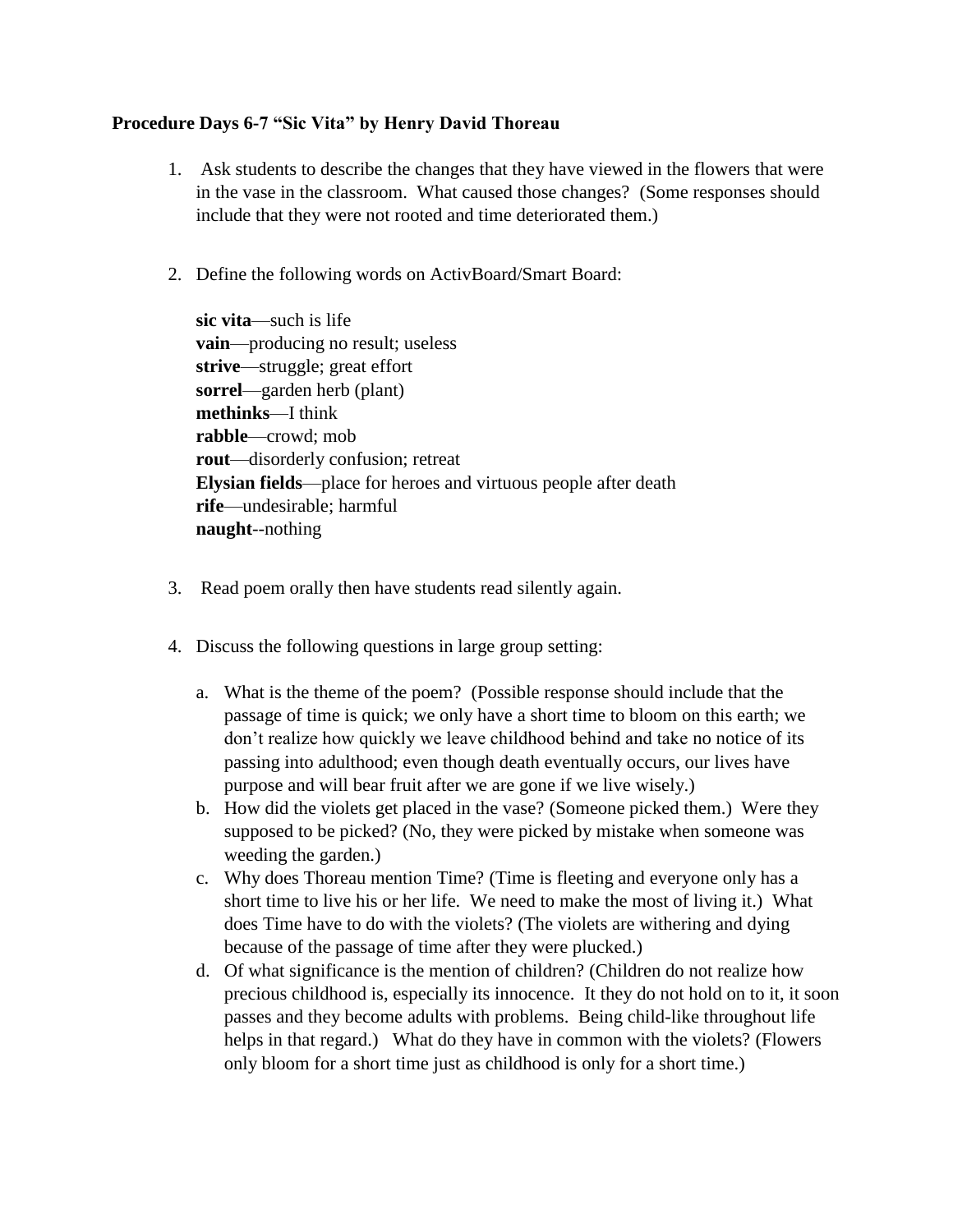- e. What is the mood of the poem? (The mood sounds as if it is melancholic, but the poem is hopeful that if our lives are not lived in vain and we hold on to the innocence of childhood, we will bear fruit long after we are gone.).
- 5. In groups, compare the theme of "Sic Vita" to "House on Pooh Corner" and "Fern Hill."
- 6. Share group responses with entire class.

#### **Evaluation**

Group discussion, small group responses, paraphrase of the poem

**Extension:** Read Thoreau's poem "Great God, I ask thee for no meaner pelf…" and relate its theme to the pieces covered.